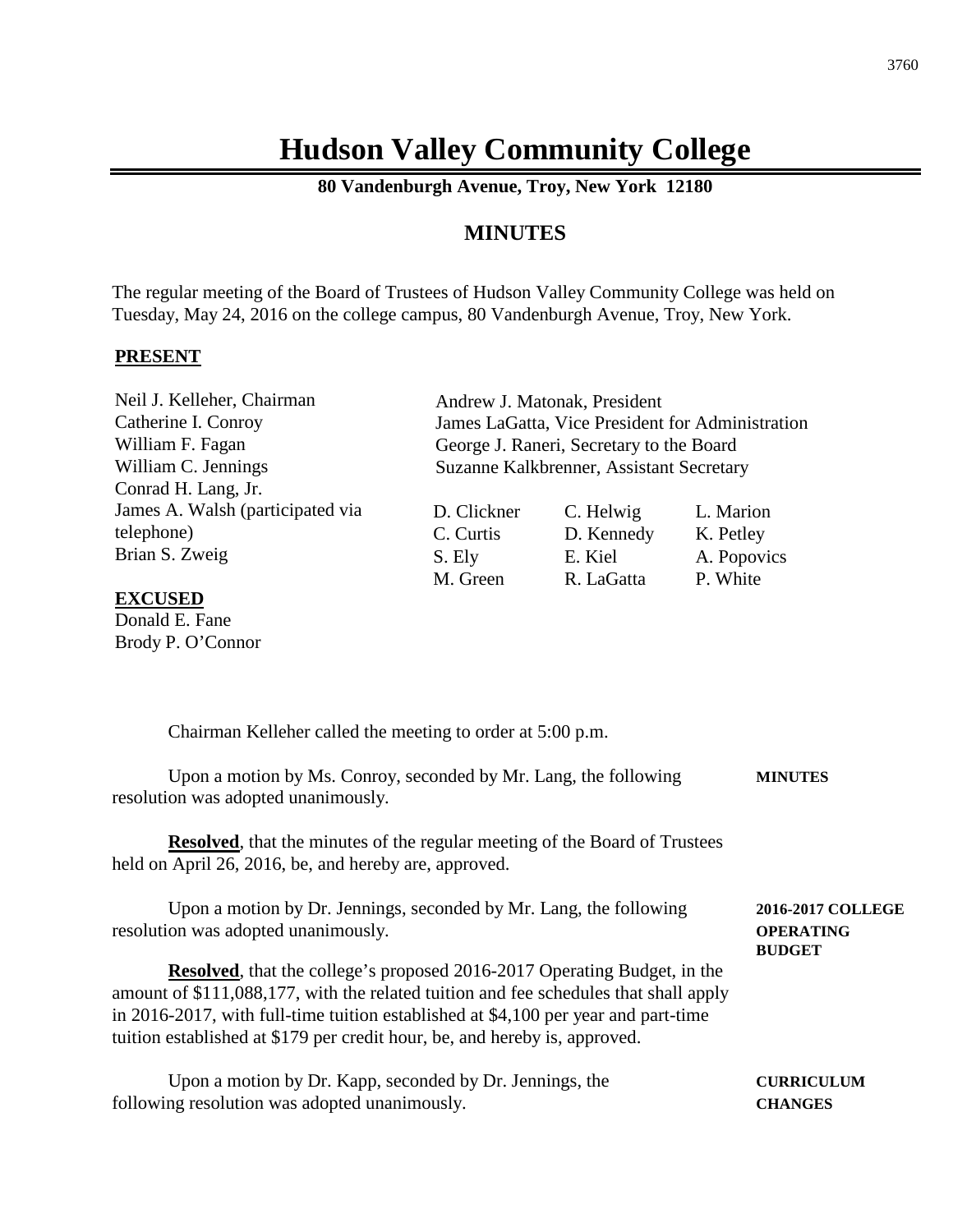**Resolved**, that the following curriculum changes, as recommended by the Academic Senate and the President, be, and hereby are, approved, as follows:

## **1. New Program:**

## *A. Cybersecurity, A.S. Degree*

This degree proposal is a joint effort between Computing and Information Sciences (CIS) and Criminal Justice, Forensic Science and Public Administration (CFP) and housed within the CFP department. It is for transfer purposes only, similar to the Forensic Science Studies degree. A bachelor's degree is needed for entry into each prospective field.

## **2. Change in Degree Requirements**

## *A. Theatre Arts, A.S. Degree*

These changes are being made to comply with the lower-division major requirements of the SUNY Transfer Path for Theatre. According to the SUNY transfer path for theatre, a Theatre History I course is part of the course work required for graduation in this major. By creating this course, students pursuing a degree in theatre Arts will have the opportunity to fulfill this requirement.

| <b>Current:</b>                       | New:                        |
|---------------------------------------|-----------------------------|
| Matriculated Students are required to | Replace THEA 150, Voice and |
| take THEA 150, Voice and Movement     | Movement with THEA 240,     |
|                                       | <i>Theatre History I</i>    |

## **New Course:**

THEA 240 *Theatre History I;* 3 credit hours; Spring 2017

*Course Description:*

This course examines the history, practitioners and relevant sociocultural conditions of theatre from ancient times to the 1700s.

# *B. Physical Education Studies, A.A. Degree*

Reducing elective credits will better prepare the students for transfer.

| <b>Current:</b>                                 | New:                                     |
|-------------------------------------------------|------------------------------------------|
| <b>Restricted Physical Education Electives:</b> | 8 credits will be required               |
| currently 17 credits                            | courses:                                 |
|                                                 | PHED 180, Introduction to                |
|                                                 | <i>Physical Education</i> (3 credits);   |
|                                                 | PHED 280, Introduction to Sports         |
|                                                 | Medicine OR HLTH 160, Personal and       |
|                                                 | Community Health (3 credits); and        |
|                                                 | HLTH 152, <i>First Aid</i> (2 credits).  |
|                                                 | The remaining 9 elective credits will be |
|                                                 | identified as: PHED or HLTH elective (9) |
|                                                 | credits)                                 |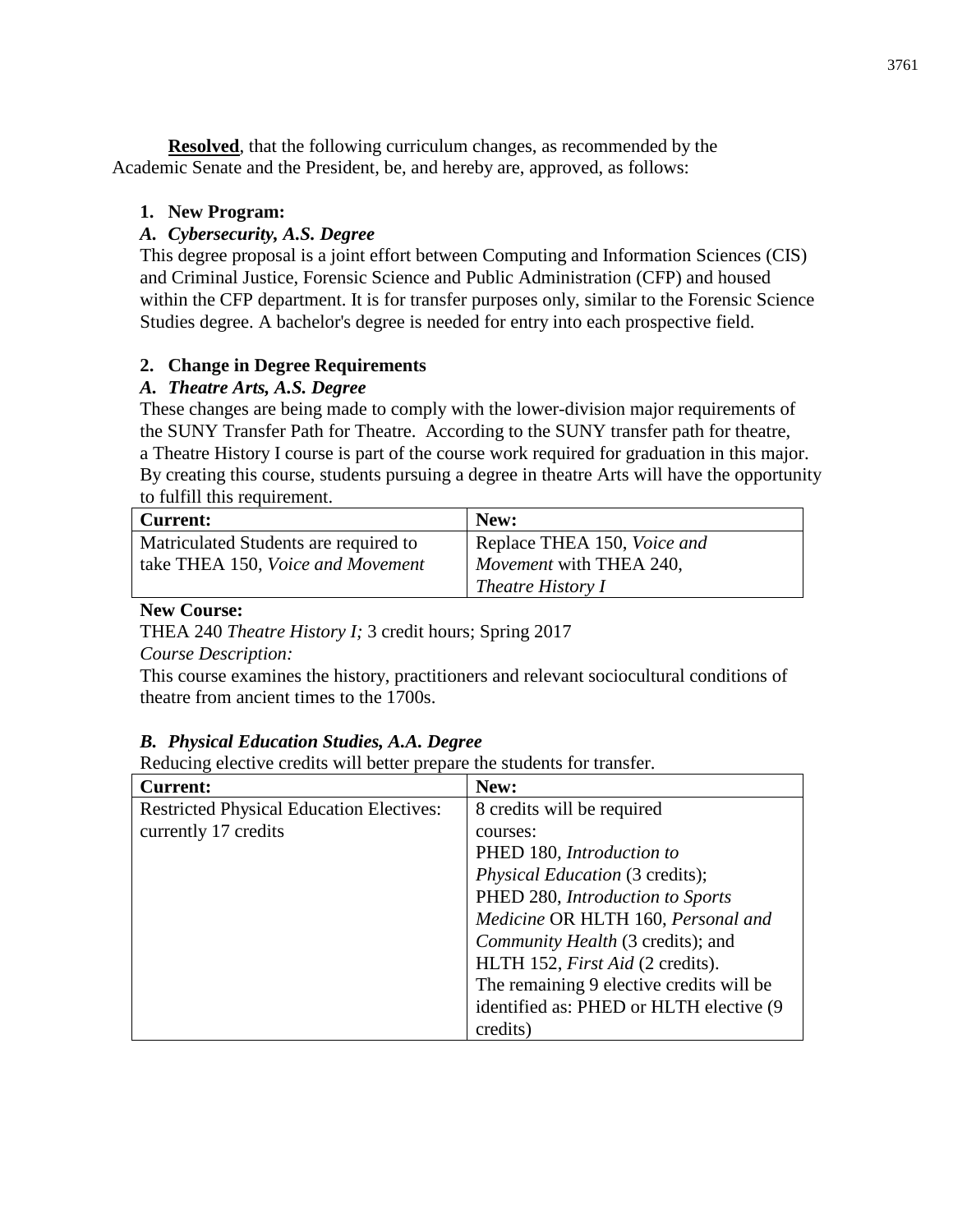## *C. Nursing A.A.S. Degree*

Currently nursing students need a grade of "C" or better in all required science and nursing courses. It was decided that a grade of "C" or better should be required their Liberal Arts courses. It is needed as most students will continue on for their bachelor's degree and they need that level of knowledge to do well in the nursing program.

| <b>Change in Program Entrance Requirements:</b> |                                           |  |
|-------------------------------------------------|-------------------------------------------|--|
| Current:                                        | New:                                      |  |
| There are no grade requirements for             | A grade of "C" or better requirement to   |  |
| ENGL 101, ENGL 102, PSYC 100,                   | <b>ENGL 101, ENGL 102, PSYC 100, PSYC</b> |  |
| <b>PSYC 205, PSYC 210, and the</b>              | 205, PSYC 210, and the                    |  |
| <b>Humanities Elective</b>                      | Humanities Elective.                      |  |

# *D. Dental Assisting Certificate*

These two courses aim to instruct students through both written and oral exercises to express their ideas effectively on a personal and professional basis.

| Current:                               | New:                               |
|----------------------------------------|------------------------------------|
| <b>ENGL</b> 120, <i>Communications</i> | <b>ENGL 120, Communications OR</b> |
|                                        | <b>ENGL 125, Public Speaking</b>   |

| <b>Current:</b>                           | New:                                      |
|-------------------------------------------|-------------------------------------------|
| Program follows the discontinued SUNY     | Program will now follow the Adolescent    |
| "Teacher Education Transfer Template."    | Education SUNY tracks for transfer path.  |
| Some of the concentrations require more   | All of the concentrations will require 64 |
| than 64 credits to graduate.              | or less credits to graduate.              |
| Students do not get experience working in | A new course will be added so that        |
| a secondary school setting.               | applied learning can take place.          |

# *E. Liberal Arts and Sciences A.S. Degree: Adolescent Education*

# *F. Criminal Justice A.S. Degree*

The designation of specific LAS/Gen Ed categories eliminates confusion and guarantees that 7 different General Education requirements are met.

| <b>Current:</b>                            | New:                                       |
|--------------------------------------------|--------------------------------------------|
| Restrictive Elective (2), SUNY Gen         | (2) will be removed. A Western             |
| Ed/LAS - 3 of the following: NS, AH,       | Civilization course, a General             |
| WC, OC, AR, HU,                            | Education Arts Elective, and 2 LAS/Gen     |
|                                            | Ed requirements will be substituted within |
|                                            | the major requirements.                    |
| Foreign Language II is required in the 4th | Remove Foreign Language II                 |
| semester of this program.                  | and replace with Restricted                |
|                                            | Elective.                                  |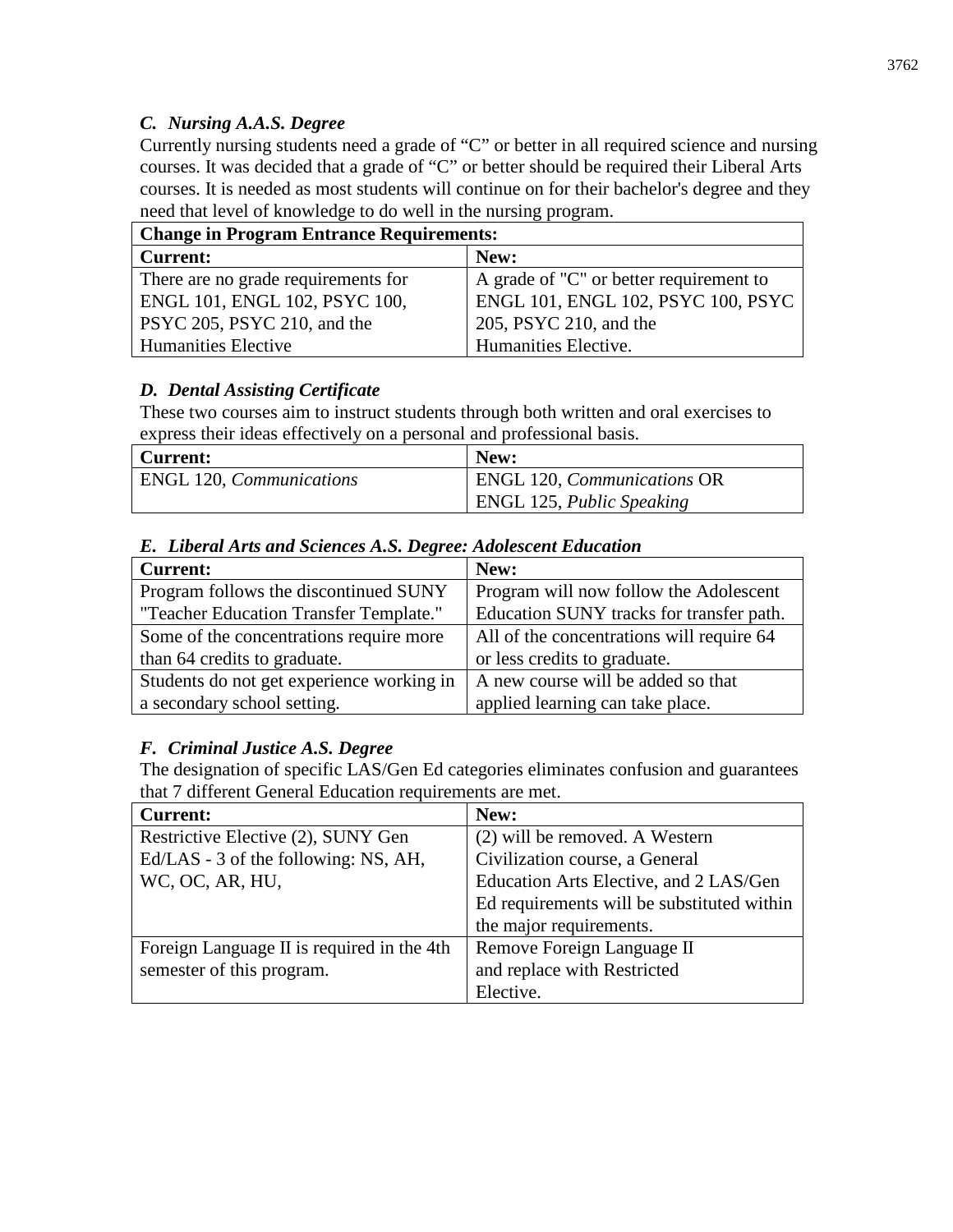#### **3. Program Discontinuance:**

### *A. Chemical Technician A.S. Degree*

In 2011 the Chemical Technician A.S. program was deactivated due to low enrollment. Students within the program were allowed to finish the program or transfer to the Physical Sciences. This is the final step to discontinue the program.

Upon a motion by Mr. Fagan, seconded by Mr. Lang, the **HVCC FOUNDATION**following resolution was adopted unanimously. **GIFT ACCEPTANCE POLICY Resolved**, that the request for approval of Hudson Valley Community College Foundation, Inc.'s Gift Acceptance policy, as recommended by the

Upon a motion by Mr. Lang, seconded by Ms. Conroy, the **FACILITIES**  following resolution was adopted unanimously. **RENOVATIONS--**

**Resolved**, that the request for approval of the award of contract in the **REPLACEMENTS** in the amount of \$1,128,400 to Titan Roofing, Inc., for the replacement of the Fitzgibbons Health Technologies Center roof and the Brahan Hall roof, using operating budget funds, be, and hereby is, approved.

Foundation Executive Committee on May 18, 2016.be, and hereby is, approved.

### **INFORMATION ITEMS INFORMATION**

The following information items were noted: **ITEMS**

## **A. FULL-TIME FACULTY**

| 1. | Schools of Liberal Arts & Sciences<br>Maryanne Pepe, Department Chair,<br>Human Services and Chemical Dependency Counseling |                                   |
|----|-----------------------------------------------------------------------------------------------------------------------------|-----------------------------------|
|    | f/t apt., eff. $4/11/16$                                                                                                    | \$70,374/yr<br>$+$ \$8750 stipend |
| 2. | School of Health Sciences<br>Laura Tubbs, Instructor,                                                                       |                                   |
|    | Dental Hygiene,                                                                                                             |                                   |
|    | f/t appt., eff. $8/29/16$                                                                                                   | \$48,981/yr                       |
|    | <b>B. FULL-TIME NON-TEACHING PROFESSIONALS</b>                                                                              |                                   |
| 1. | <b>Enrollment Management &amp; Student Development</b>                                                                      |                                   |
|    | Stephen Motto, Coordinator of Testing,                                                                                      |                                   |
|    | Center for Access & Assistive Technology,                                                                                   |                                   |
|    | f/t appt., eff. $4/21/16$ or thereafter                                                                                     | \$37,500/yr                       |
|    | 2. Technology, Institutional Assessment and Planning                                                                        |                                   |
|    | Ryaz Khan, Senior Systems & Network Specialist,                                                                             |                                   |
|    | <b>Information Technology Services,</b>                                                                                     |                                   |
|    | f/t appt., eff. $4/29/16$ or thereafter                                                                                     | \$65,000/yr                       |

**ROOF**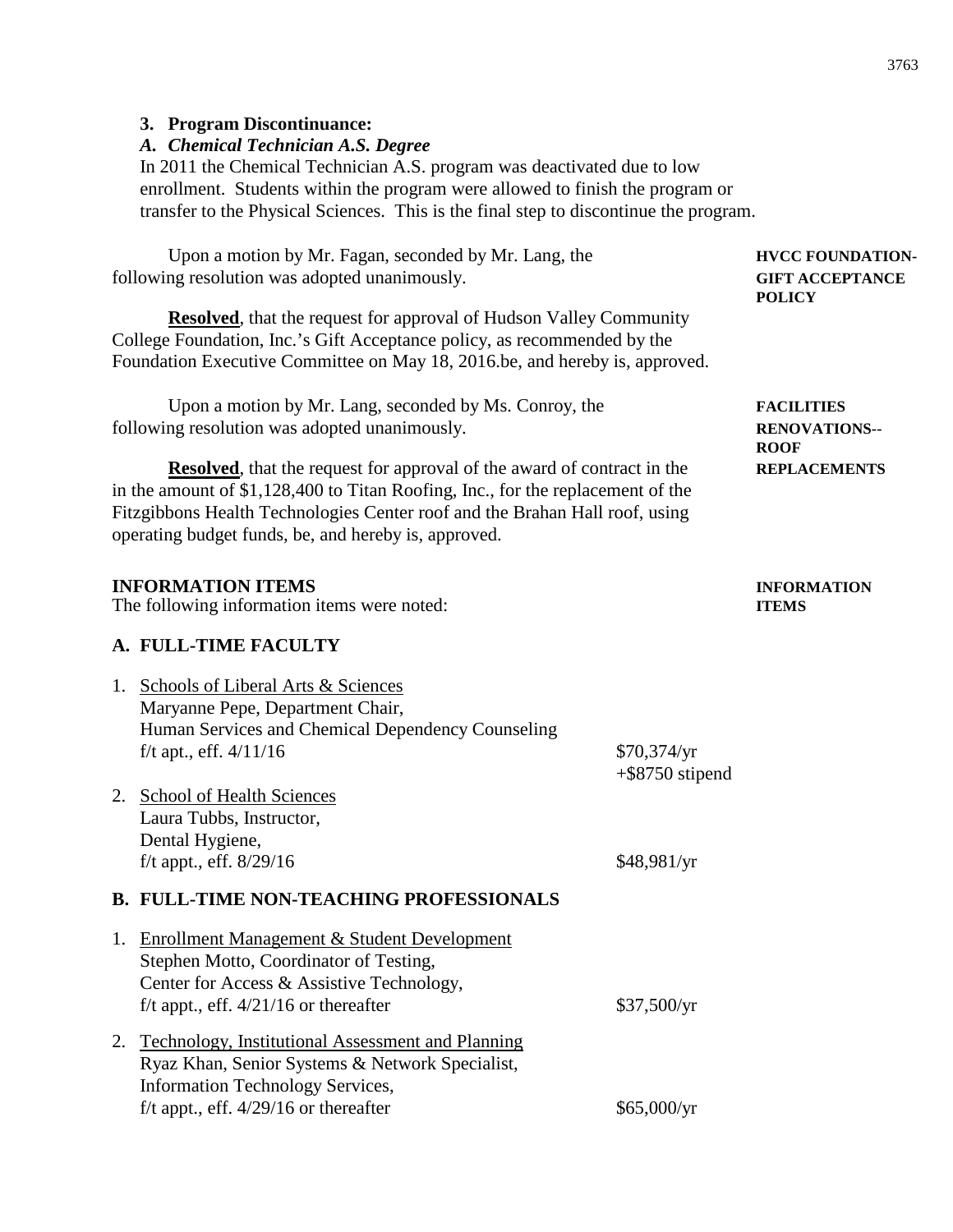|    | Paul Ruhl, Senior Systems & Network Specialist,<br>Information Technology Services,<br>f/t appt., eff. $4/29/16$ or thereafter                                                        | \$65,000/yr |
|----|---------------------------------------------------------------------------------------------------------------------------------------------------------------------------------------|-------------|
|    | <b>C. PART-TIME FACULTY</b>                                                                                                                                                           |             |
|    | 1. Academic Affairs<br>Melissa Gordon, Instructor,<br>Office of Community and Professional Education<br>(Non-credit courses), $p/t$ appt., eff. $4/29/16$ or thereafter               | \$30.00/hr  |
|    | Colleen Reilly, Instructor,<br>Office of Community and Professional Education<br>(Non-credit courses), $p/t$ appt., eff. $4/29/16$ or thereafter                                      | \$28.00/hr  |
|    | D. PART-TIME NON-TEACHING PROFESSIONALS                                                                                                                                               |             |
|    | 1. Academic Affairs<br>Tricia Gibbs, Camp Nurse,<br>Kids on Campus,<br>$p/t$ appt., eff. $4/1/16$ or thereafter                                                                       | \$25/hr     |
| 2. | <b>Technology, Institutional Assessment and Planning</b><br>James Charzuk, Television Production Technician,<br>Instructional Technologies,<br>$p/t$ appt., eff. 5/9/16 or thereafter | \$17/hr     |
|    | Gregory Faluszczak, Television Production Technician,<br>Instructional Technologies,<br>$p/t$ appt., eff. 5/9/16 or thereafter                                                        | \$17/hr     |
|    | Griffin Farrell, Television Production Technician,<br><b>Instructional Technologies,</b><br>$p/t$ appt., eff. 5/9/16 or thereafter                                                    | \$17/hr     |
|    | Robert Katz, Television Production Technician,<br>Instructional Technologies,<br>$p/t$ appt., eff. 5/9/16 or thereafter                                                               | \$17/hr     |
|    | Sean Maloney, Television Production Technician,<br>Instructional Technologies.<br>$p/t$ appt., eff. 5/9/16 or thereafter                                                              | \$17/hr     |
|    | Anthony Salamone, Television Production Technician,<br>Instructional Technologies,<br>$p/t$ appt., eff. 5/9/16 or thereafter                                                          | \$17/hr     |